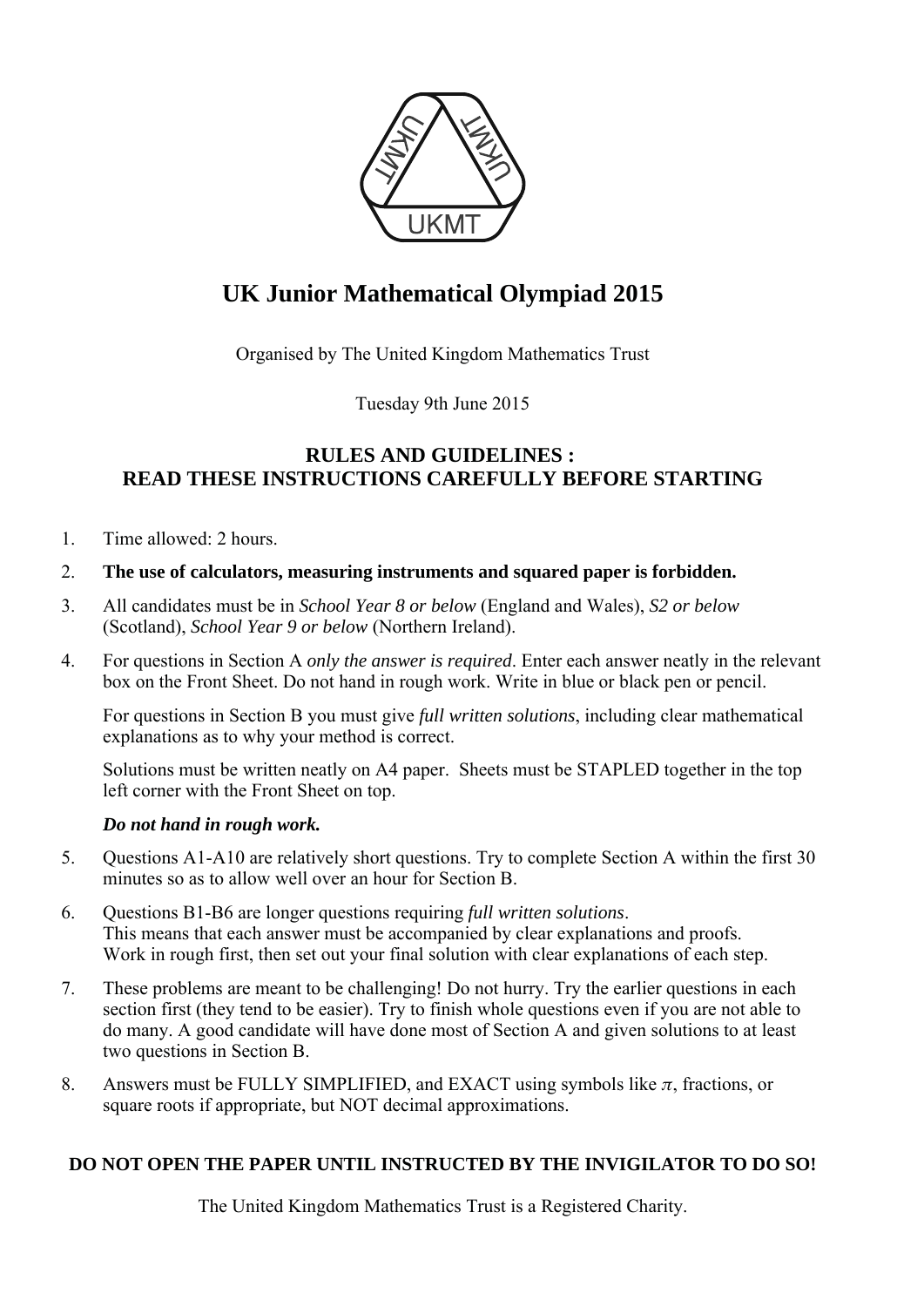# **Section A**

Try to complete Section A within 30 minutes or so. Only answers are required.

- **A1.** It is 225 minutes until midnight. What time is it on a 24-hour digital clock?
- **A2.** The diagram shows what I see when I look straight down on the top face of a non-standard cubical die. A positive integer is written on each face of the die. The numbers on every pair of opposite faces add up to 10. What is the sum of the numbers on the faces I cannot see?
- **A3.** The diagram shows one square inside another. The perimeter of the shaded region has length 24 cm. What is the area of the larger square?
- **A4.** My fruit basket contains apples and oranges. The ratio of apples to oranges in the basket is 3 : 8. When I remove one apple the ratio changes to 1 : 3. How many oranges are in the basket?
- **A5.** Two circles of radius 1 cm fit exactly between two parallel lines, as shown in the diagram. The centres of the circles are 3 cm apart.

What is the area of the shaded region bounded by the circles and the lines?

- **A6.** There are 81 players taking part in a knock-out quiz tournament. Each match in the tournament involves 3 players and only the winner of the match remains in the tournament − the other two players are knocked out. How many matches are required until there is an overall winner?
- **A7.** The diagram shows an equilateral triangle inside a regular hexagon that has sides of length 14 cm. The vertices of the triangle are midpoints of sides of the hexagon. What is the length of the perimeter of the triangle?
- **A8.** What is the units digit in the answer to the sum  $9^{2015} + 9^{2016}$ ?
- **A9.** The figure shows part of a tiling, which extends indefinitely in every direction across the whole plane. Each tile is a regular hexagon. Some of the tiles are white, the others are black. What fraction of the plane is black?
- **A10.** Lucy wants to put the numbers 2, 3, 4, 5, 6 and 10 into the circles so that the products of the three numbers along each edge are the same, and as large as possible. What is this product?









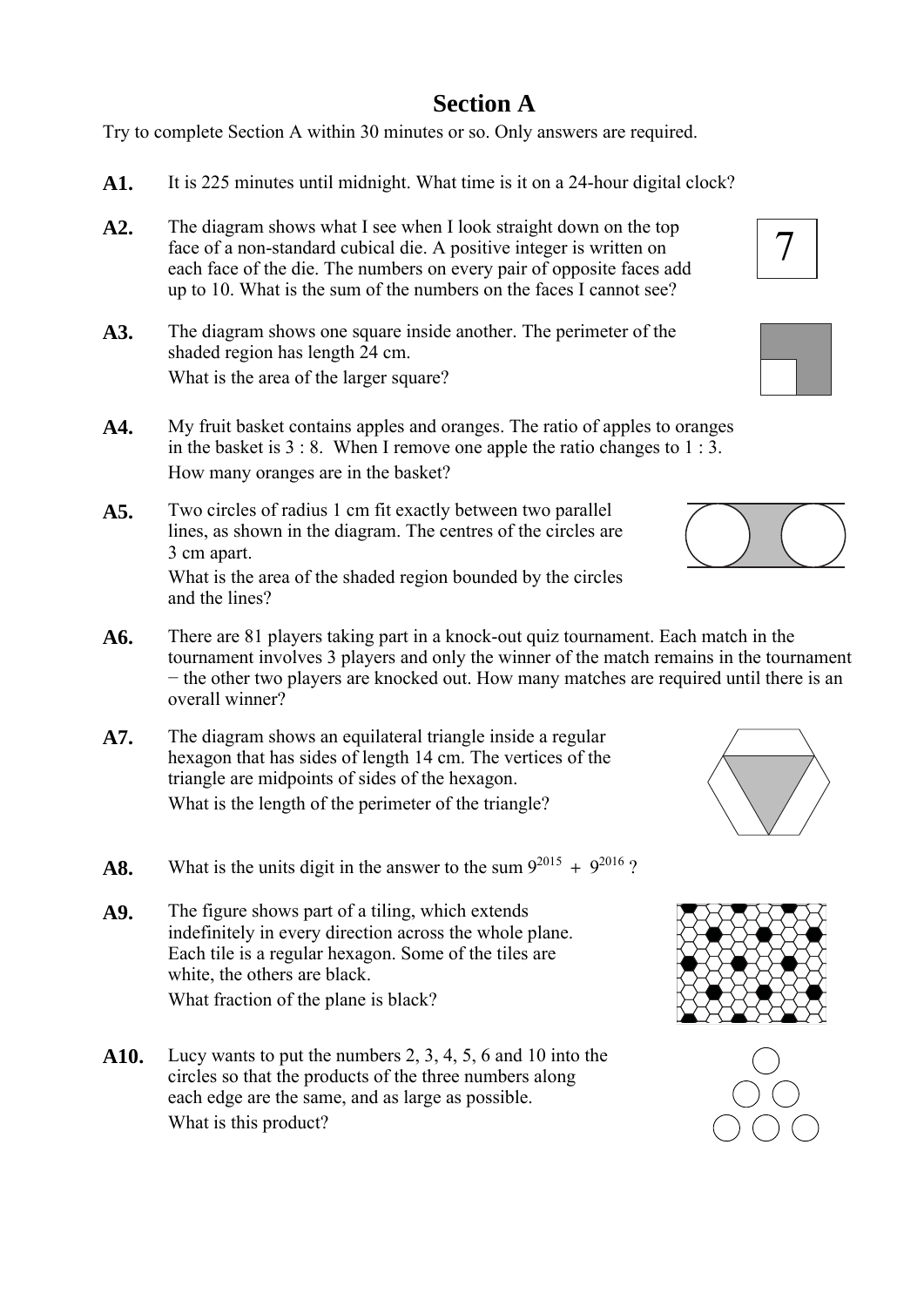## **Section B**

Your solutions to Section B will have a major effect on your JMO result. Concentrate on one or two questions first and then **write out full solutions** (not just brief 'answers').

- **B1.** Let *N* be the smallest positive integer whose digits add up to 2015. What is the sum of the digits of  $N + 1$ ?
- **B2.** The diagram shows triangle *ABC*, in which  $\angle ABC = 72^\circ$  and  $\angle CAB = 84^\circ$ . The point *E* lies on AB so that  $EC$  bisects  $∠BCA$ . The point F lies on  $CA$  extended. The point D lies on *CB* extended so that *DA* bisects  $\angle BAF$ .



Prove that  $AD = CE$ .

**B3.** Jack starts in the small square shown shaded on the grid, and makes a sequence of moves. Each move is to a neighbouring small square, where two small squares are neighbouring if they have an edge in common. He may visit a square more than once.

Jack makes four moves. In how many different small squares could Jack finish?

- **B4.** The point F lies inside the regular pentagon ABCDE so that ABFE is a rhombus. Prove that *EFC* is a straight line.
- **B5.** I have two types of square tile. One type has a side length of 1 cm and the other has a side length of 2 cm. What is the smallest square that can be made with equal numbers of each type of tile?
- **B6.** The letters *a*, *b*, *c*, *d*, *e* and *f* represent single digits and each letter represents a different digit. They satisfy the following equations:

 $a + b = d$ ,  $b + c = e$  and  $d + e = f$ .

Find all possible solutions for the values of  $a, b, c, d, e$  and  $f$ .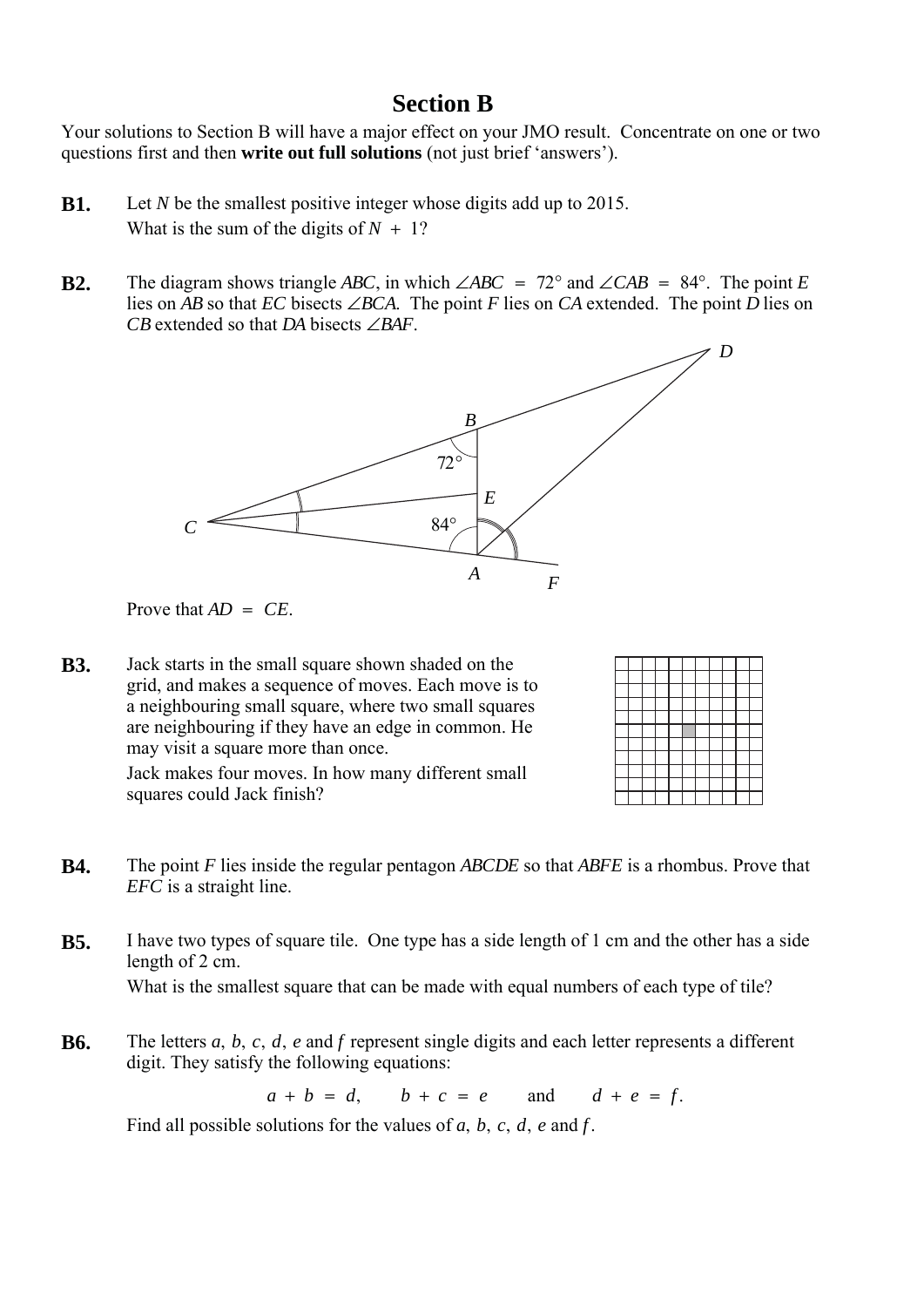## **UK Junior Mathematical Olympiad 2015 Solutions**

- **A1 20:15** The 225 minutes are equal to 3 hours and 45 minutes. At 3 hours before midnight the time is 21:00. So 45 minutes earlier than that the time is 20:15.
- **A2 23** A cubical die has six faces and so three pairs of opposite faces. The numbers on each pair of opposite faces add to 10, so the sum of the numbers on all six faces is 30. Therefore the sum of the numbers on the unseen faces is  $30 - 7 = 23$ .
- A3 36 cm<sup>2</sup> The length of the perimeter of the shaded region is the same as the length of the perimeter of the square. Hence the square has side length 6 cm and so has area 36 cm<sup>2</sup>.
- **A4** 24 Suppose there are initially *m* apples and *n* oranges in the basket. Since  $m : n = 3 : 8$ , it follows that  $8m = 3n$ . After removing one apple, the ratio becomes  $(m - 1)$ :  $n = 1:3$ , and so  $3(m - 1) = n$ . Putting these two equations together,

$$
8m = 3 \times 3(m - 1)
$$
  
\n
$$
8m = 9m - 9
$$
  
\n
$$
m = 9.
$$

Using the second equation gives  $n = 3 \times 8 = 24$ . So there are 24 oranges in the basket.

- **A5**  $(6 - \pi)$  cm<sup>2</sup> from the area of the 3 cm × 2 cm rectangle with edges passing through the centres of The area bounded by the circles can be calculated by subtracting the area of one circle the circle. Therefore the shaded area is  $(6 - \pi)$  cm<sup>2</sup>.
- **A6 40** Two players are knocked out as a result of one match. To leave a winner, 80 players must be knocked out. Therefore there must be 40 matches.
- **A7 63 cm** The hexagon may be divided into small equilateral triangles as shown.



Each of these small triangles has side length 7 cm and so the perimeter of the shaded triangle is  $9 \times 7$  cm = 63 cm.

**A8** 0 The sum can be factorised to give  $9^{2015} + 9^{2016} = 9^{2015} (1 + 9)$ . This is equal to  $9^{2015}$  × 10 and so, since this number is a multiple of 10, its units digit must be 0.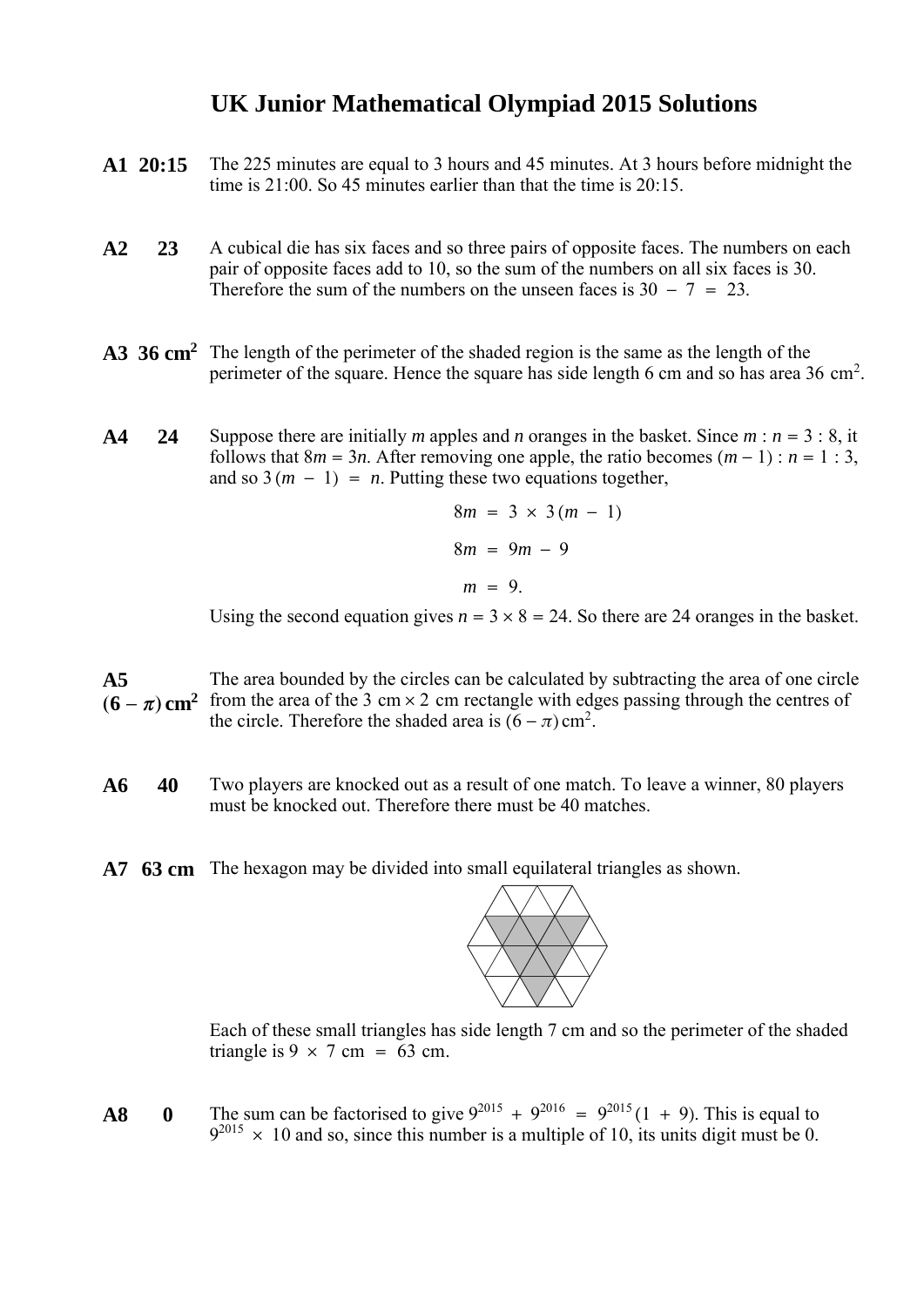$A9 \frac{1}{8}$  The tiling pattern can be divided into identical pieces, each of which has the following shape.



As  $\frac{1}{8}$  of each piece is black, it follows that  $\frac{1}{8}$  of the plane is black.

**A10 120** Each of the six numbers can be written as a product of primes as follows:

2, 3,  $2 \times 2$ , 5,  $2 \times 3$ ,  $2 \times 5$ .

Since only two 3s appear in the list, the numbers 3 and 6 cannot appear in the same edge of the triangle; otherwise the products of the three numbers along this edge would have a factor of  $3^2$  and product of the three numbers along the other two edges would not. The same is true for 5 and 10 since there are only two 5s in the list. These observations mean that, up to symmetry, the only possible arrangements are:



For each of these arrangements, the 2 and the 4 can be placed in two ways to give the following eight arrangements.



Consider the products of the numbers along the edges of each of these arrangements. In the first arrangement, the products are all 60; in the last, the products are all 120; in each of the others, the products are not all equal. Therefore the largest possible product satisfying the conditions of the question is 120.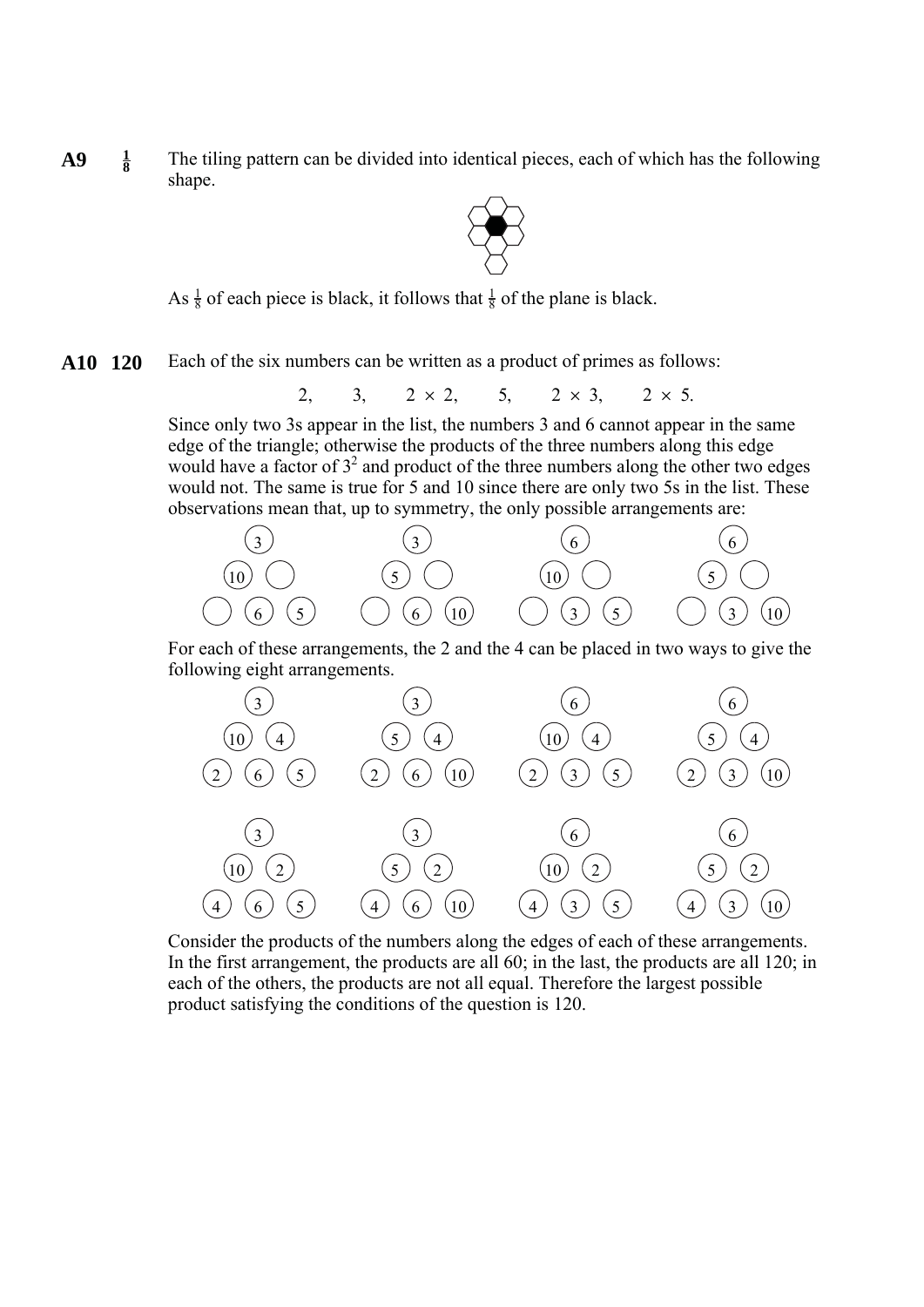**B1** Let N be the smallest positive integer whose digits add up to 2015. What is the sum of the digits of  $N + 1$ ?

### *Solution*

For such an integer to be as small as possible, it must have as few digits as possible (since any integer with more digits would be larger).

Since  $\frac{2015}{9}$  = 223 remainder 8, the smallest possible number of digits is 224. Thus any number whose digits are made up of 223 copies of '9' and one '8' will have the correct digit sum and use the smallest possible number of digits. The integer N must have '8' as its leading digit, followed by 223 copies of '9'; any other arrangement of these digits would give a larger integer.

Thus  $N + 1 = 9 \times 10^{223}$ . Hence the digit sum of  $N + 1$  is 9.

**B2** The diagram shows triangle ABC, in which  $\angle ABC = 72^\circ$  and  $\angle CAB = 84^\circ$ . The point E lies on AB so that  $EC$  bisects  $∠BCA$ . The point F lies on  $CA$  extended. The point D lies on *CB* extended so that *DA* bisects  $\angle BAF$ .



Prove that  $AD = CE$ .

#### *Solution*

Look first at triangle *ABC*. Since the angles in a triangle add to  $180^{\circ}$ ,  $\angle BCA = 24^{\circ}$ . Hence, since CE bisects  $\angle BCA$ ,  $\angle BCE = \angle ECA = 12^\circ$ . Next consider triangle *ECA* and use the angle sum again to obtain  $\angle AEC = 84^\circ$ . Therefore  $\angle CAE = \angle AEC$  and so triangle *ECA* is isosceles and hence  $AC = CE$ .

Consider the angles at A. Since angles on a straight line add to  $180^{\circ}$ ,  $\angle BAF = 96^{\circ}$ . Because *AD* bisects ∠*BAF*, ∠*BAD* = 48°. Finally, consider triangle *DCA*. Since the angles in a triangle add to 180°, it must be the case that  $\angle ADC = 24^\circ$ . Therefore  $\angle BCA = \angle ADC$  and so triangle DCA is isosceles and hence  $AC = AD$ . Therefore  $AD = CE$  since both are equal to  $AC$ .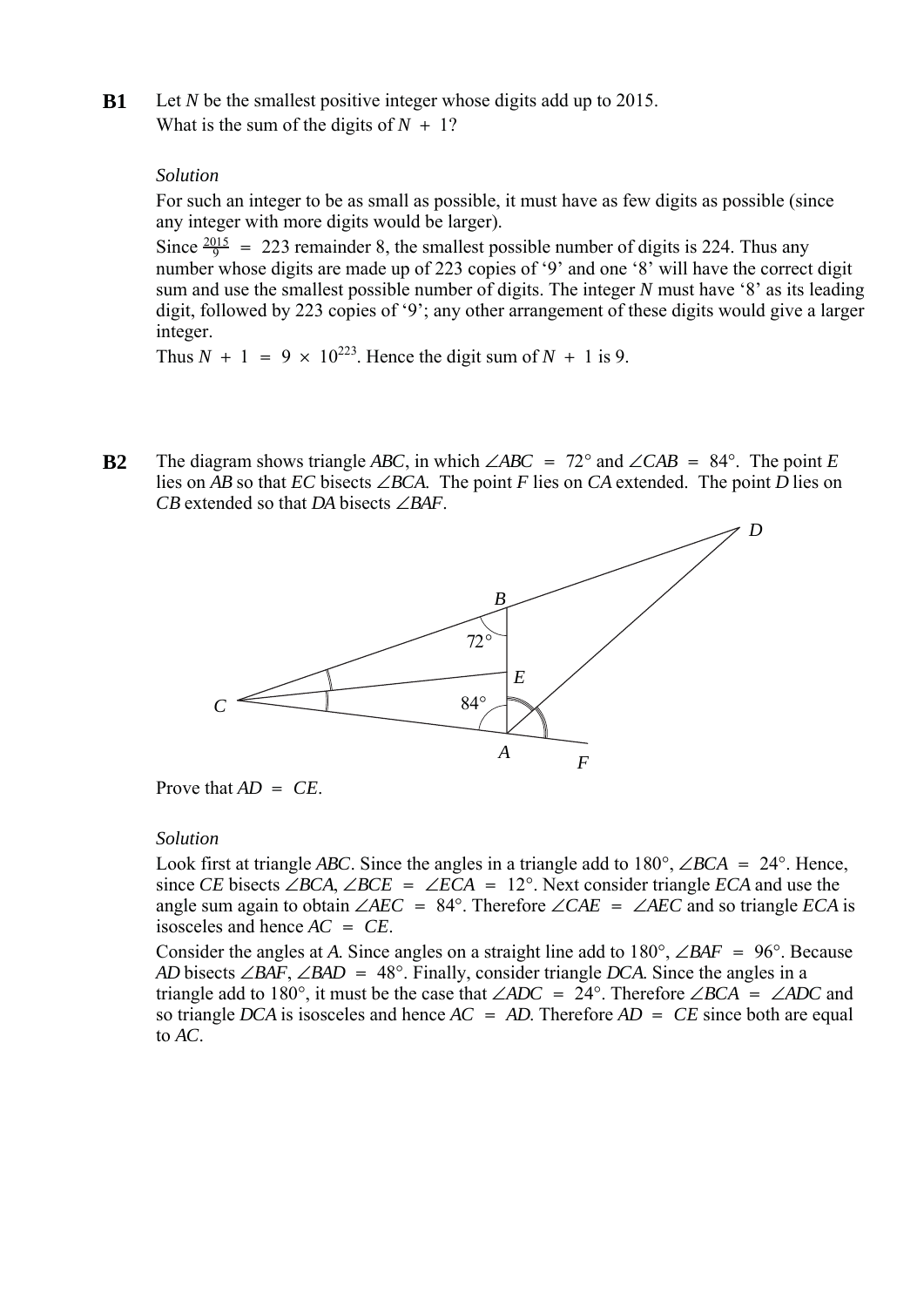**B3** Jack starts in the small square shown shaded on the grid, and makes a sequence of moves. Each move is to a neighbouring small square, where two small squares are neighbouring if they have an edge in common. He may visit a square more than once.

> Jack makes four moves. In how many different small squares could Jack finish?

### *Solution*

Let the starting square be labelled  $(0, 0)$  and the square to the right of the starting square be labelled (1, 0), and so on for the remaining squares in the grid.

Each move may be represented by  $(+1, +0)$ ,  $(+0, +1)$ ,  $(-1, +0)$  or  $(+0, -1)$  where, for example,  $(+1, +0)$  represents a move of one square to the right and  $(+0, -1)$  represents a move of one square downwards.

Each move increases or decreases the sum of the coordinates of the occupied square by 1. At (0, 0) the sum of the coordinates is 0. After one move, the sum of the coordinates must be 1 or  $-1$ . So after two moves the sum of the coordinates is 2, 0 or  $-2$ . After three moves, the sum of the coordinates of the occupied square is 3, 1,  $-1$  or  $-3$ . Finally, after the fourth move, the sum of the coordinates of the occupied square is 4, 2, 0,  $-2$ , or  $-4$ .

This means the sequence of four moves can end at any one of the 25 squares shown in black.

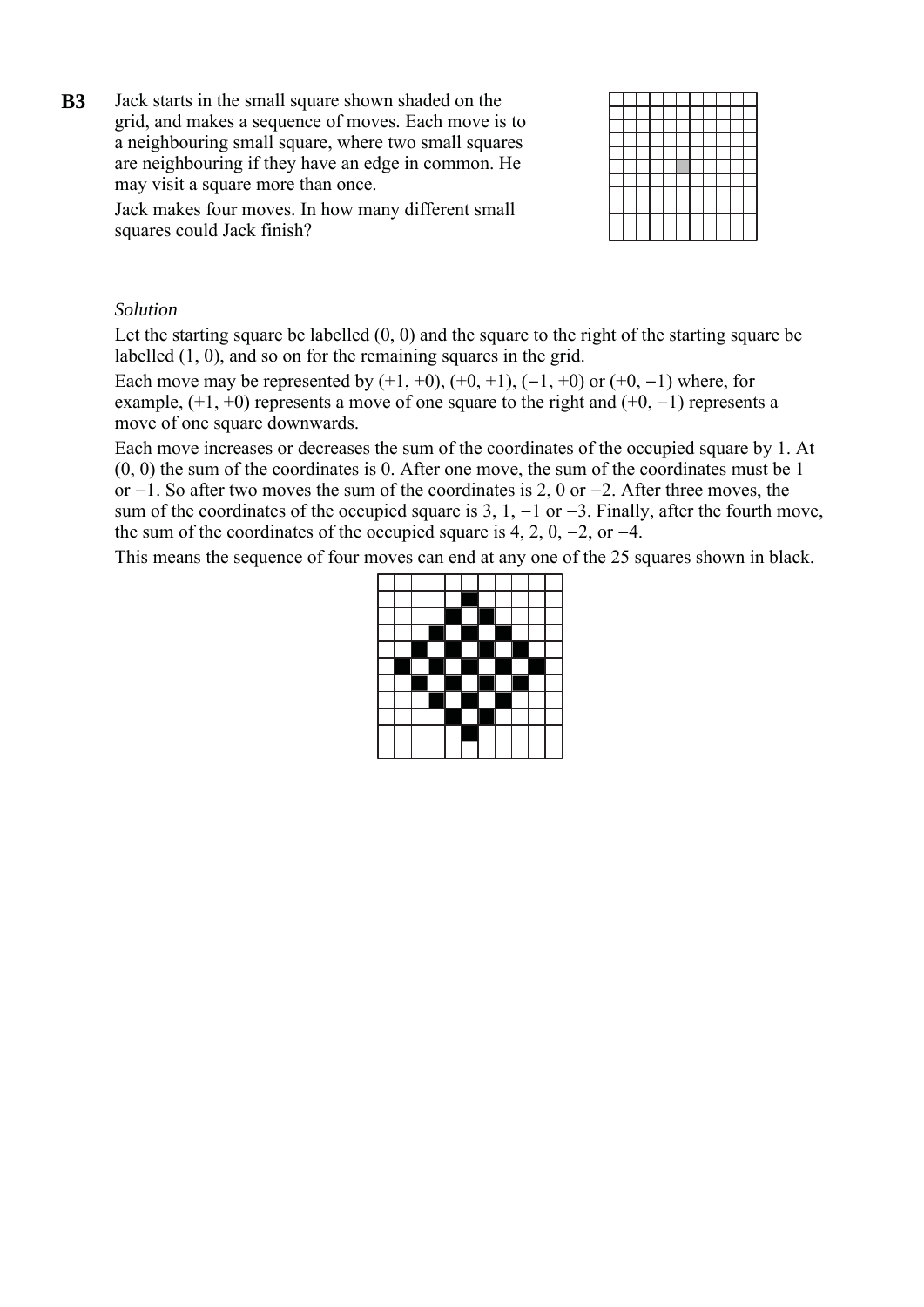**B4** The point F lies inside the regular pentagon ABCDE so that ABFE is a rhombus. Prove that *EFC* is a straight line.

### *Solution*

Each interior angle of a regular pentagon is 108°. The internal angles of a quadrilateral sum to 360° and so, since *ABFE* is a rhombus,  $\angle ABF = \angle FEA = 72^\circ$ . Therefore  $\angle FBC = 36^\circ$ . Triangle *FBC* is isosceles since  $BC = AB = BF$  and so  $\angle BFC = \angle BCF = 72^{\circ}$ . Then ∠*EFC* = ∠*EFB* + ∠*BFC* = 108° + 72° = 180° and so *EFC* is a straight line.



**B5** I have two types of square tile. One type has a side length of 1 cm and the other has a side length of 2 cm.

What is the smallest square that can be made with equal numbers of each type of tile?

#### *Solution*

Each of the 1 cm tiles has area 1 cm<sup>2</sup> and each of the 2 cm tiles has area 4 cm<sup>2</sup>. Suppose there are *n* tiles of each type. Then the assembled square must have area  $5n$  cm<sup>2</sup> and  $5n$  must be a square number.

The smallest *n* could be is 5. This would require the tiles to fit together to form a 5 cm  $\times$  5 cm square. However the first four 2 cm tiles are placed in a 5 cm square, the fifth 2 cm tile cannot be placed in the remaining space. So  $n$  cannot be 5.

The next smallest *n* for which 5*n* is a square is 20. This would require the tiles to fit together to form a 10 cm  $\times$  10 cm square. This arrangement is possible; an example is shown below. Hence the smallest square that can be made is a 10 cm  $\times$  10 cm square.